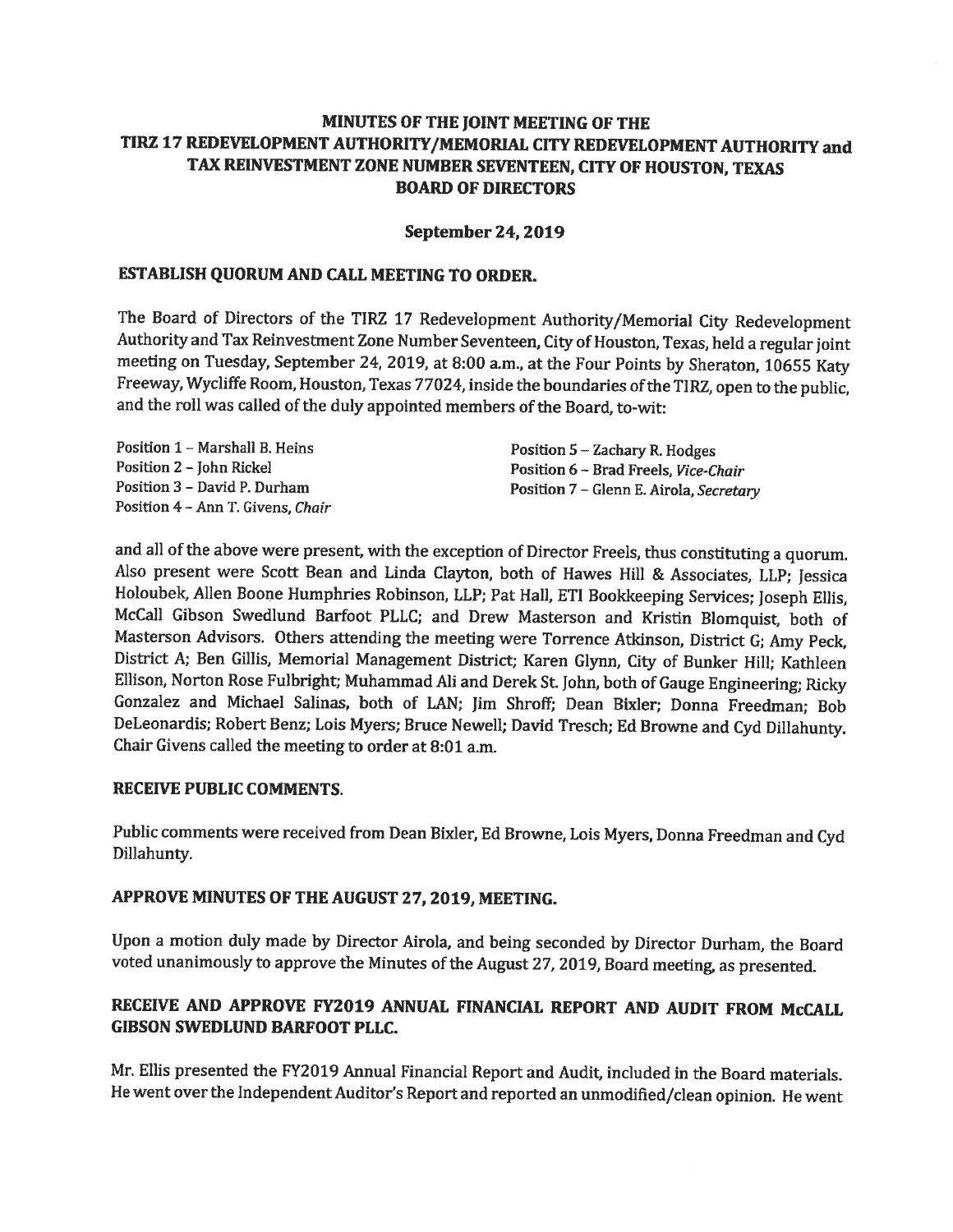over pages 3-7, Management's Discussion and Analysis; page 10, Statement of Activities and Governmental Funds Statement of Revenues, Expenditures and Changes in Fund Balances; pages 13-26. Notes to the Financial Statements; and page 28, Schedule of Revenues, Expenditures and Changes in Fund Balance - Budget and Actual - All Governmental Funds. Upon a motion duly made by Director Rickel, and being seconded by Director Heins, the Board voted unanimously to approve the FY2019 Annual Financial Report and Audit, as presented.

### RECEIVE FINANCIAL AND BOOKKEEPER'S REPORT, INCLUDING PAYMENT OF INVOICES. REVIEW OF INVESTMENTS AND PROJECT CASH FLOW REPORTS.

Ms. Hall presented the Bookkeeper's Report and went over invoices, included in the Board materials. Upon a motion duly made by Director Hodges, and being seconded by Director Durham, the Board voted unanimously to accept the Bookkeeper's Report and approved payment of invoices, as presented.

### SERIES 2019 CONTRACT TAX REVENUE BONDS, INCLUDING:

- a. Appoint Underwriter;
- b. Approve Resolution Approving Engagement Agreement for Disclosure Counsel and **Authorize Execution of Engagement Letter;**
- c. Authorize Preparation of the Preliminary Official Statement; and
- d. Approve Resolution Authorizing the Issuance of the Series 2019 Bonds, and Authorizing Representatives to Take Certain Actions on Behalf of the Authority.

Ms. Blomquist distributed a Plan of Finance for the Series 2019 Tax Revenue Bonds, a copy is attached as Exhibit A. She went over the capacity analysis, refunding statistics, timeline and bond financing team and answered questions. Ms. Holoubek went over the Resolution under agenda item 6.d. and stated Section 3.1 the aggregate principal amount is not to exceed \$55 Million at an interest rate not to exceed 3.5%. Upon a motion duly made by Director Rickel, and being seconded by Director Heins, the Board voted unanimously to (a) appoint Wells Fargo, USB Securities and Stifel Nicolaus & Co as the Underwriters; (b) The Board found based on findings that there is substantial need for legal services specializing in public finance and federal securities law to provide disclosure counsel legal services and approved the Resolution Approving an Engagement Agreement for Disclosure Counsel and Other Matters in Connection Therewith and authorized execution of an Engagement Letter with Norton Rose Fulbright for disclosure counsel services; (c) authorized the preparation of the Preliminary Official Statement; and (d) approved the Resolution Authorizing the Issuance of Tax Increment Contract Revenue and Refunding Bonds, Series 2019, Approving Contract Documents Relating to the Series 2019 Bonds; Authorizing the Redemption Prior to Maturity of Certain Outstanding Bonds; Authorizing the Refunding of Certain Outstanding Bonds and Containing Other Provisions Related Thereto; (e) and authorized the CIP Committee to price the Series 2019 Bonds.

### CONSIDER PROPOSED DEVELOPMENT AGREEMENT FOR SANITARY SEWER RELOCATION.

Mr. DeLeonardis with Kimley-Horn provided a presentation on a proposed new public sanitary sewer line from Town & Country Blvd to Kimberly Lane, the presentation is available to view on the website: http://houstontirz17.org/files/7515/6942/3899/SS Line TIRZ Presentation 09 23 2019 V2.pdf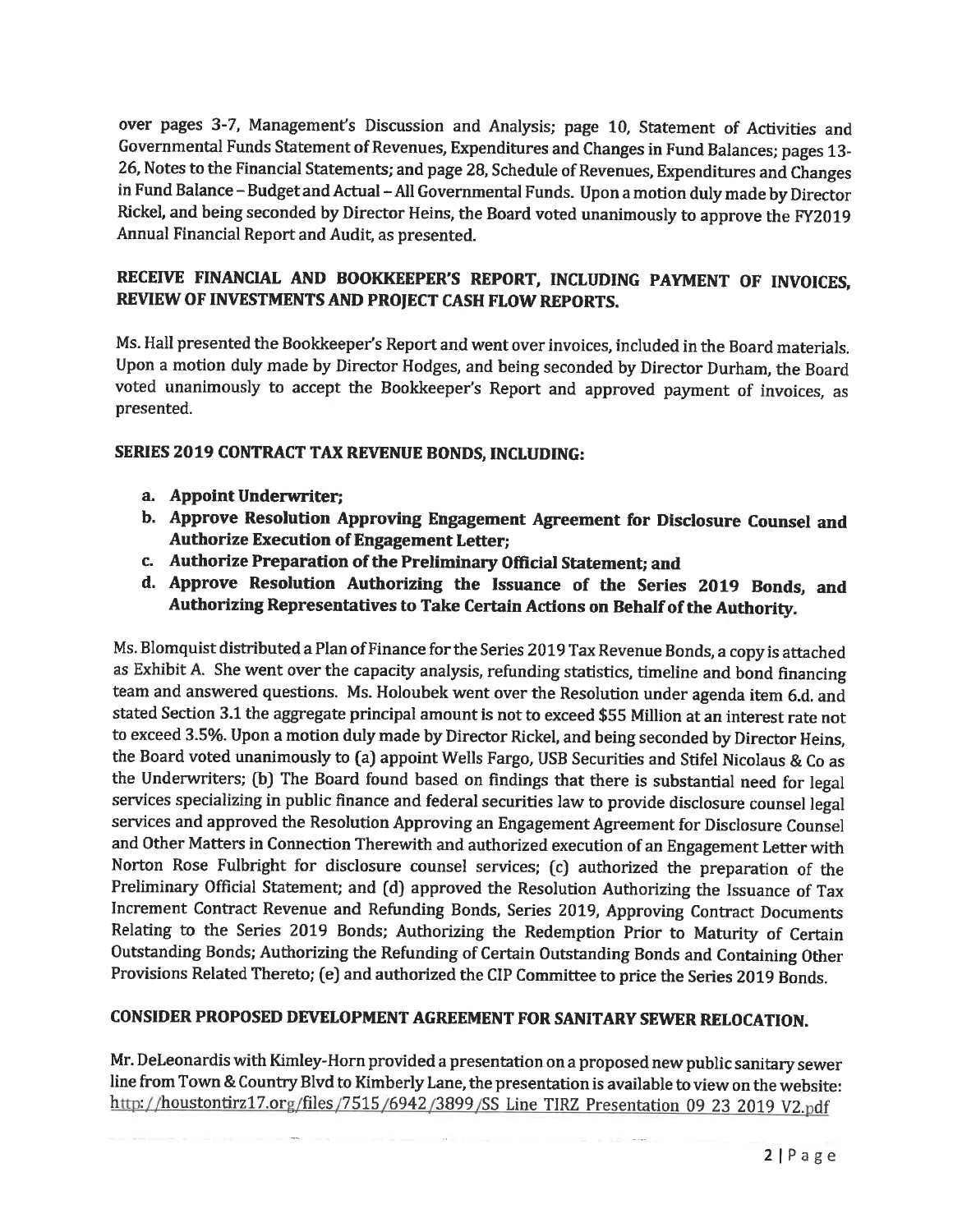He stated it was anticipated for Town Centre Two to be completed in the Fall 2020. He reported the owner is requesting a Reimbursement Agreement with the Authority for the costs associated with the new public sanitary sewer line. There was general discussion regarding the reimbursement component of the agreement to state reimbursement is done after increment is generated from the property. Mr. Bean stated he would work with the developer on the estimates and bring back to the Board for consideration.

### **CIP COMMITTEE:**

### a. Project update and recommendations from Gauge Engineering, LLC

Mr. St. John provided a Rain Event Analysis from Tropical Storm Imelda. The presentation is available on the TIRZ website at:

http://houstontirz17.org/files/5815/6942/3979/September 18th Event Board Presentation Fina l.pdf

Mr. Ali provided an update on the Briar Branch Channel and Straws Improvements project, a copy of Progress Report is included in the Board materials.

### ii. Consider Pay Application No. 9 from Reytec Construction, Briar Branch **Channel and Straws Improvements.**

Mr Ali reported Gauge Engineering has reviewed Pay Application 9, Briar Branch Channel and Straws Improvements, from Reytec Construction in the amount of \$1,791,722.50 and concurs with the amounts and quantities and is recommending for approval. Upon a motion duly made by Director Rickel, and being seconded by Director Durham, the Board voted unanimously to approve Pay Application No. 9, Briar Branch Channel and Straws Improvements, from Reytec Construction in the amount of \$1,791,722.50, as presented.

### iii. Consider task order for construction phase engineering services for N. Gessner project.

Upon a motion duly made by Director Rickel, and being seconded by Director Durham, the Board voted unanimously to approve the Gauge Engineering task order to provided construction phase services for N. Gessner Drainage and Mobility Improvements project in the amount of \$231,420.00.

### 9:42 p.m. Director Hodges leaves meeting; a quorum is still present.

### Presentation on W140-01-05 drainage infrastructure at Long Branch Lane i. parallel to Springrock Ln.

A presentation was given on the W140 drainage infrastructure, available on the TIRZ website at: http://houstontirz17.org/files/2115/6942/4053/W140 Board Presentation - 36-inch vs 72inch Final.pdf

Mr. Ali went over the engineering design for the drainage infrastructure at Long Branch Lane parallel to Springrock Ln. He reported currently the design is for a 36" culvert and an option is enlarging the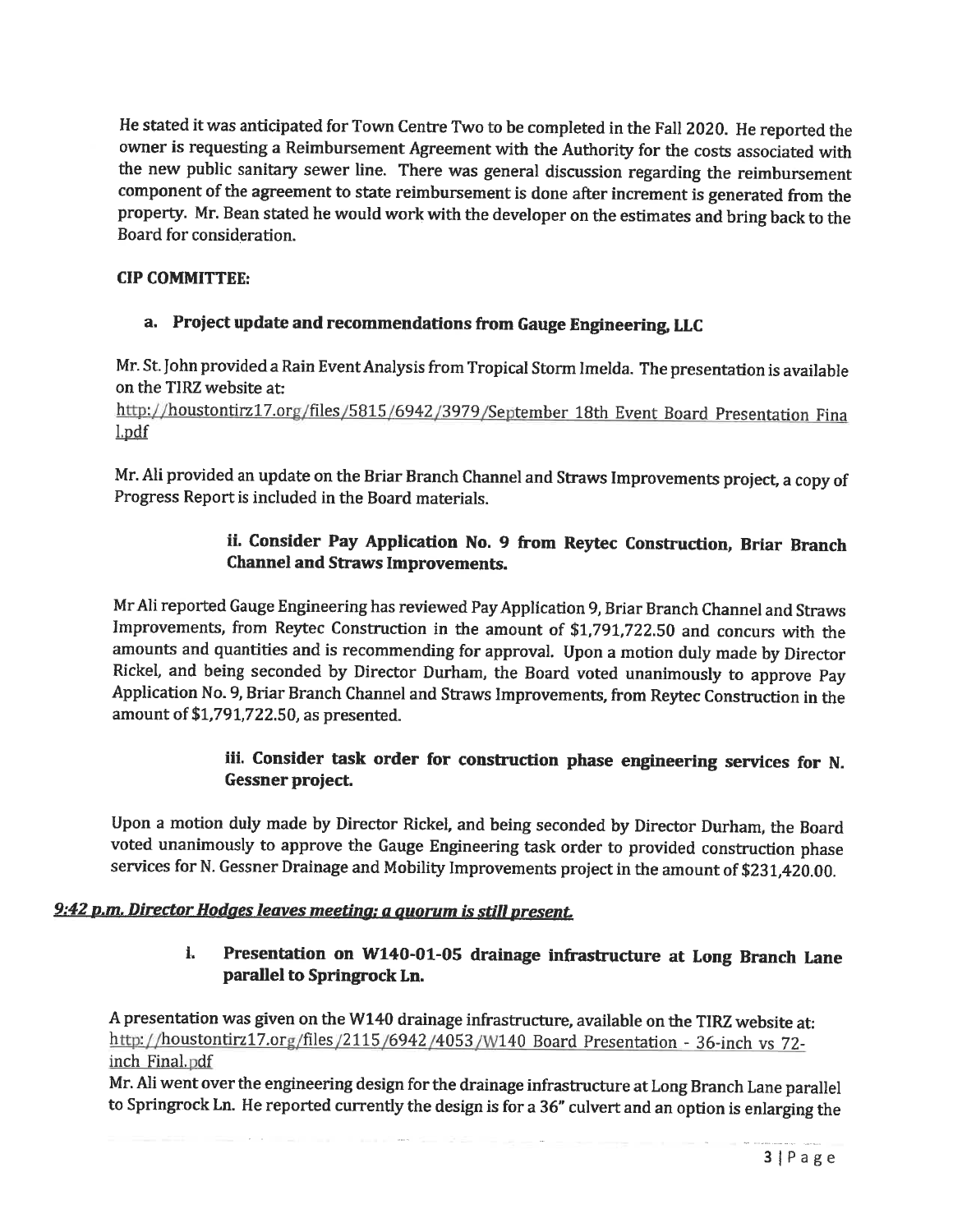**36" culvert to 72" culvert to match the existing conditions. He stated the analysis demonstrates this can be done without impacts. He further stated the analysis demonstrates the change has no benefit. He reported the estimated change order cost to the project is \$225,000. Mr. St John stated we would probably need HCFCD approval for the change. After full discussion by the Board, and upon a motion duly made by Director Durham, and being seconded by Director Rickel, the Board voted unanimously to authorize changing the design of the 36" culvert to the 72" culvert.** 

### **b. Project update from LAN.**

**Mr. Salinas provided an update on the Memorial Drive Improvements project and reported LAN is working on 95% design plans for submittal in November.** 

- **c. Project update from The Goodman Corporation. - Progress Reports are in board book for review.**
- **d.** Project update from SWA. Progress Report is in board book for review.

**CONVENE IN EXECUTIVE SESSION PURSUANT TO SECTION 551.071, TEXAS GOVERNMENT CODE, TO CONDUCT A PRIVATE CONSULTATION WITH ATTORNEY, WITH REGARD TO PENDINGOR CONTEMPLATED LITIGATION; AND CONVENE INEXECUTIVE SESSION PURSUANT TO SECTION 551.072, TEXAS GOVERNMENT CODE, TO DELIBERATE THE PURCHASE, EXCHANGE, LEASE OR VALUE OF REAL PROPERTY.** 

**The Board convened in Executive Session at 9:52 a.m.** 

### **RECONVENE IN OPEN SESSION AND AUTHORIZE APPROPRIATE ACTIONS REGARDING PRIVATE CONSULTATIONWITH ATTORNEY; AND AUTHORIZEAPPROPRIATE ACTIONS WITH REGARD TO** *THE* **PURCHASE, EXCHANGE, LEASE OR VALUE OF REAL PROPERTY.**

**The Board reconvened in Open Session at 10:05 a.m. Upon reconvening in Open Session no action was taken.** 

### **ADJOURN.**

**There being no further business to come before the Board, Chair Givens adjourned the meeting at**  10:06 p.m.

 $\sqrt{1 - 2}$ 

**(SEAL)** 

**Secretary** 

List of Exhibits:

**A. Plan of Finance - Series 2019 Bonds prepared by Masterson Advisors**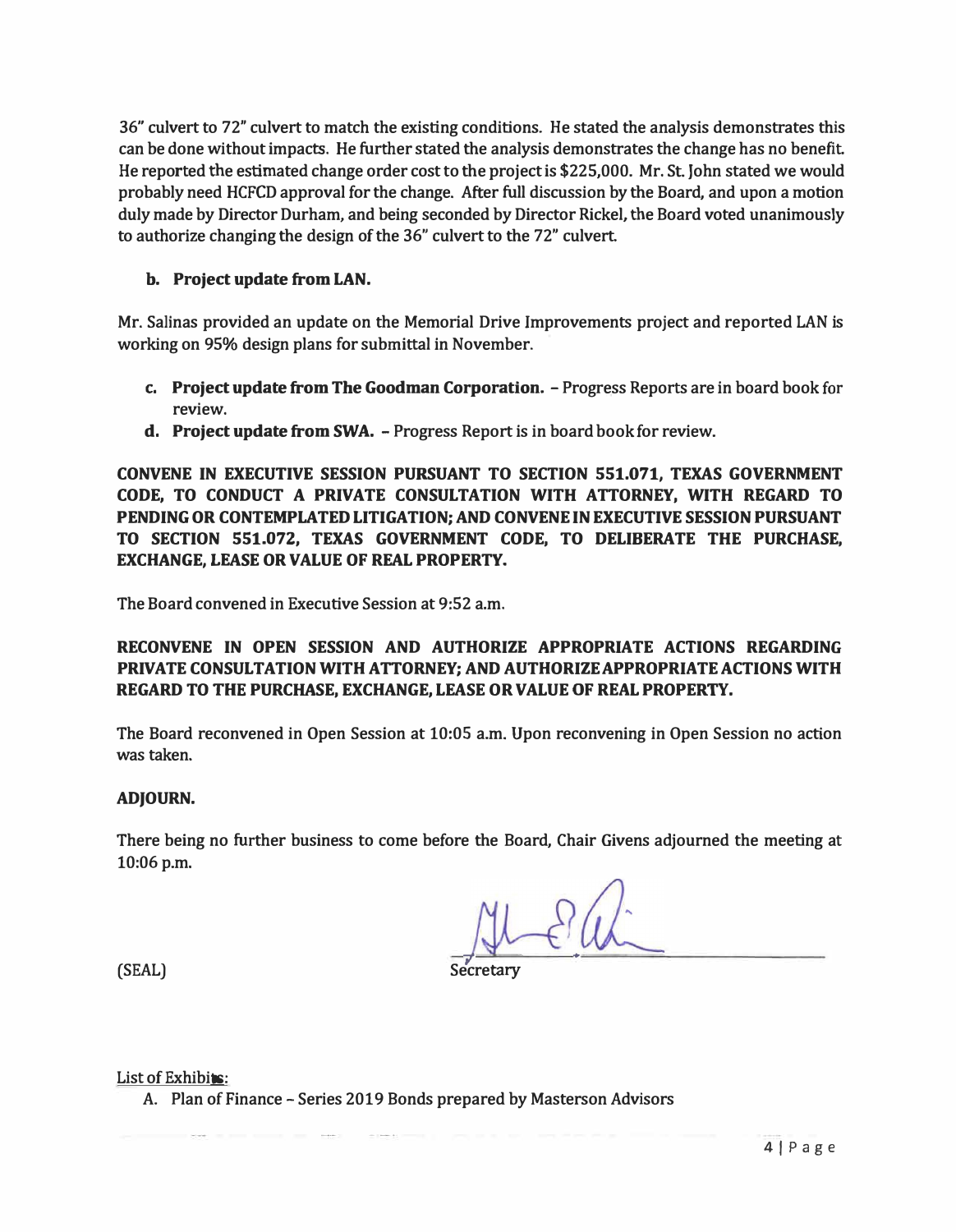

# **Memorial City Redevelopment Authority**

## Plan of Finance

September 23, 2019

3 Greenway Plaza, Suite 1100 Masterson Advisors LLC Houston, Texas 77046

Drew.Masterson@MastersonAdvisors.com Drew Masterson, Managing Director  $(713) 814 - 0555$ 

Kristin.Blomquist@MastersonAdvisors.com Kristin Blomquist, Vice President  $(713) 814 - 0556$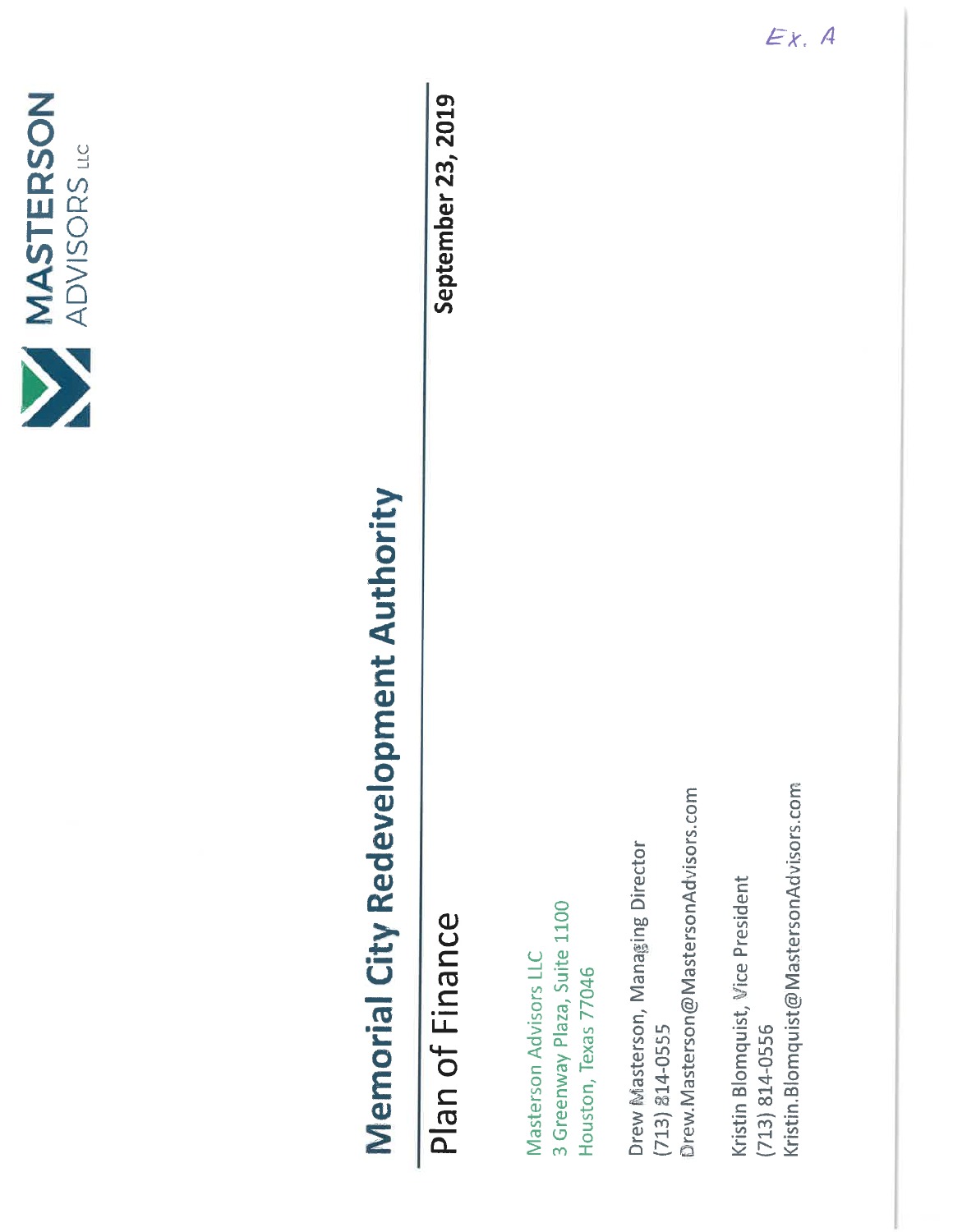| C                                 |
|-----------------------------------|
| ٥<br>$\overline{\mathbf{C}}$<br>Π |
| r                                 |
|                                   |
| σ<br>C                            |
| S                                 |
|                                   |
|                                   |
|                                   |
|                                   |
| $\blacktriangleleft$              |
| C                                 |
| Ç<br>- 1                          |
| C                                 |
|                                   |

| 5,214,449<br>8,096,077<br>5,214,399<br>8,230,109<br>8,228,072<br>5,214,173<br>8,226,892<br>8,227,766<br>8,225,556<br>5,345,131<br>18,067,297 3,007,400 45,897,506 78,618,557<br>Surplus/<br>(Deficit)<br>273,400 2,530,019<br>273,400 5,543,478<br>273,400 5,543,478<br>5,543,478<br>5,543,478<br>5,543,478<br>273,400 2,530,019<br>2,530,019<br>273,400 2,530,019<br>2,530,019<br>Overhead Obligations<br><b>Other</b><br>Total<br>273,400<br>273,400<br>273,400<br>273,400<br>273,400<br>3,013,459<br>3,013,459<br>3,013,459<br>3,013,459<br>3,013,459<br><b>National</b><br>Metro<br>124,516,063 24,822,809<br>2,256,619<br>2,256,619<br>2,256,619<br>2,256,619<br>2,256,619<br>2,256,619<br>2,256,619<br>2,256,619<br>2,256,619<br>2,256,619<br>Service Fee<br>Municipal<br>10,755,575<br>13,639,556<br>10,757,928<br>10,757,878<br>10,757,651<br>10,756,911<br>10,760,128<br>10,758,091<br>10,757,785<br>10,888,609<br>Debt Service Coverage Increment<br>Excess<br>7,362,549 2.46x<br>7,231,591 2.51x<br>7,363,289 2.46x<br>7,364,625 2.46x<br>4.04x<br>7,362,323 2.46x<br>7,362,109 2.46x<br>2.46x<br>2.46x<br>2.46x<br><b>Bond</b><br>4,480,645<br>7,360,073<br>7,362,415<br>7,362,272<br>74,806,138<br>New Total<br>New Money<br>FY Increment Debt Service" Debt Service Debt Service<br>353,375<br>3,173,375<br>3,180,625<br>3,187,750<br>3,184,750<br>3,186,500<br>3,187,625<br>3,197,625<br>6,750,125<br>7,364,625<br>199,322,202 27,661,888 10,377,875 36,766,375<br>844,625<br>843,625<br>2,962,250<br>845,000<br>840,500<br>Outstanding Refunding<br>840,500<br>3,087,250<br>114,125<br>4,013,145<br>1,095,966<br>3,330,174<br>3,323,984<br>612,290<br>3,333,164<br>3,331,948<br>1,094,397<br>3,332,573<br>2026 2027 18,120,200<br>2019 2020 18,120,200<br>2020 2021 18,120,200<br>2022 2023 18,120,200<br>2023 2024 18,120,200<br>2024 2025 18,120,200<br>2025 2026 18,120,200<br>2027 2028 18,120,200<br>2021 2022 18,120,200<br>2028 2029 18,120,200<br>Net City<br>E |  | Series 2019 |  |  | Other Obligations |  |            |
|-----------------------------------------------------------------------------------------------------------------------------------------------------------------------------------------------------------------------------------------------------------------------------------------------------------------------------------------------------------------------------------------------------------------------------------------------------------------------------------------------------------------------------------------------------------------------------------------------------------------------------------------------------------------------------------------------------------------------------------------------------------------------------------------------------------------------------------------------------------------------------------------------------------------------------------------------------------------------------------------------------------------------------------------------------------------------------------------------------------------------------------------------------------------------------------------------------------------------------------------------------------------------------------------------------------------------------------------------------------------------------------------------------------------------------------------------------------------------------------------------------------------------------------------------------------------------------------------------------------------------------------------------------------------------------------------------------------------------------------------------------------------------------------------------------------------------------------------------------------------------------------------------------------------------------------------------------------------------------------------|--|-------------|--|--|-------------------|--|------------|
|                                                                                                                                                                                                                                                                                                                                                                                                                                                                                                                                                                                                                                                                                                                                                                                                                                                                                                                                                                                                                                                                                                                                                                                                                                                                                                                                                                                                                                                                                                                                                                                                                                                                                                                                                                                                                                                                                                                                                                                         |  |             |  |  |                   |  | Accumlated |
|                                                                                                                                                                                                                                                                                                                                                                                                                                                                                                                                                                                                                                                                                                                                                                                                                                                                                                                                                                                                                                                                                                                                                                                                                                                                                                                                                                                                                                                                                                                                                                                                                                                                                                                                                                                                                                                                                                                                                                                         |  |             |  |  |                   |  | Surplus/   |
|                                                                                                                                                                                                                                                                                                                                                                                                                                                                                                                                                                                                                                                                                                                                                                                                                                                                                                                                                                                                                                                                                                                                                                                                                                                                                                                                                                                                                                                                                                                                                                                                                                                                                                                                                                                                                                                                                                                                                                                         |  |             |  |  |                   |  | (Deficit)  |
|                                                                                                                                                                                                                                                                                                                                                                                                                                                                                                                                                                                                                                                                                                                                                                                                                                                                                                                                                                                                                                                                                                                                                                                                                                                                                                                                                                                                                                                                                                                                                                                                                                                                                                                                                                                                                                                                                                                                                                                         |  |             |  |  |                   |  | 16,492,010 |
|                                                                                                                                                                                                                                                                                                                                                                                                                                                                                                                                                                                                                                                                                                                                                                                                                                                                                                                                                                                                                                                                                                                                                                                                                                                                                                                                                                                                                                                                                                                                                                                                                                                                                                                                                                                                                                                                                                                                                                                         |  |             |  |  |                   |  | 21,837,140 |
|                                                                                                                                                                                                                                                                                                                                                                                                                                                                                                                                                                                                                                                                                                                                                                                                                                                                                                                                                                                                                                                                                                                                                                                                                                                                                                                                                                                                                                                                                                                                                                                                                                                                                                                                                                                                                                                                                                                                                                                         |  |             |  |  |                   |  | 27,051,590 |
|                                                                                                                                                                                                                                                                                                                                                                                                                                                                                                                                                                                                                                                                                                                                                                                                                                                                                                                                                                                                                                                                                                                                                                                                                                                                                                                                                                                                                                                                                                                                                                                                                                                                                                                                                                                                                                                                                                                                                                                         |  |             |  |  |                   |  | 32,265,762 |
|                                                                                                                                                                                                                                                                                                                                                                                                                                                                                                                                                                                                                                                                                                                                                                                                                                                                                                                                                                                                                                                                                                                                                                                                                                                                                                                                                                                                                                                                                                                                                                                                                                                                                                                                                                                                                                                                                                                                                                                         |  |             |  |  |                   |  | 37,480,162 |
|                                                                                                                                                                                                                                                                                                                                                                                                                                                                                                                                                                                                                                                                                                                                                                                                                                                                                                                                                                                                                                                                                                                                                                                                                                                                                                                                                                                                                                                                                                                                                                                                                                                                                                                                                                                                                                                                                                                                                                                         |  |             |  |  |                   |  | 45,707,054 |
|                                                                                                                                                                                                                                                                                                                                                                                                                                                                                                                                                                                                                                                                                                                                                                                                                                                                                                                                                                                                                                                                                                                                                                                                                                                                                                                                                                                                                                                                                                                                                                                                                                                                                                                                                                                                                                                                                                                                                                                         |  |             |  |  |                   |  | 53,937,163 |
|                                                                                                                                                                                                                                                                                                                                                                                                                                                                                                                                                                                                                                                                                                                                                                                                                                                                                                                                                                                                                                                                                                                                                                                                                                                                                                                                                                                                                                                                                                                                                                                                                                                                                                                                                                                                                                                                                                                                                                                         |  |             |  |  |                   |  | 62,165,235 |
|                                                                                                                                                                                                                                                                                                                                                                                                                                                                                                                                                                                                                                                                                                                                                                                                                                                                                                                                                                                                                                                                                                                                                                                                                                                                                                                                                                                                                                                                                                                                                                                                                                                                                                                                                                                                                                                                                                                                                                                         |  |             |  |  |                   |  | 70,393,001 |
|                                                                                                                                                                                                                                                                                                                                                                                                                                                                                                                                                                                                                                                                                                                                                                                                                                                                                                                                                                                                                                                                                                                                                                                                                                                                                                                                                                                                                                                                                                                                                                                                                                                                                                                                                                                                                                                                                                                                                                                         |  |             |  |  |                   |  | 78,618,557 |
|                                                                                                                                                                                                                                                                                                                                                                                                                                                                                                                                                                                                                                                                                                                                                                                                                                                                                                                                                                                                                                                                                                                                                                                                                                                                                                                                                                                                                                                                                                                                                                                                                                                                                                                                                                                                                                                                                                                                                                                         |  |             |  |  |                   |  |            |

| TY 2018 certified values                                             | provided by Equitax. Flat thereafter,<br>Includes MetroNational Agreement | Rates as of September 19, 2019 | Net of Refunded Bonds | <u>Assumptions:</u> | 8g                     |                                       |            |
|----------------------------------------------------------------------|---------------------------------------------------------------------------|--------------------------------|-----------------------|---------------------|------------------------|---------------------------------------|------------|
|                                                                      |                                                                           |                                |                       |                     |                        |                                       |            |
| \$28,270,000 \$9,130,000 \$37,400,000<br>5,087,540 822,446 5,909,987 |                                                                           | 41,549,757                     | 1,263,350             | 231,874             | 264,216                | \$33,357,540 \$9,951,657 \$43,309,197 | 2.66%      |
|                                                                      |                                                                           | 9,639,700                      | 273,900               |                     | 38,056                 |                                       | 2.82%      |
|                                                                      | \$33,357,540 \$9,952,446 \$43,309,987                                     | 1,910,056                      | 989,450               | 231,874             | 226,160                |                                       | 2.64%      |
| Par Amount<br>Premium                                                | <b>Total Sources</b>                                                      | Project Fund                   | Cost of Issuance      | Bond Insurance      | Underwriter's Discount | <b>Total Uses</b>                     | All-in TIC |

MASTERSON

© 2018 Masterson Advisors LLC<br>All Rights Reserved

 $\overline{\mathbf{C}}$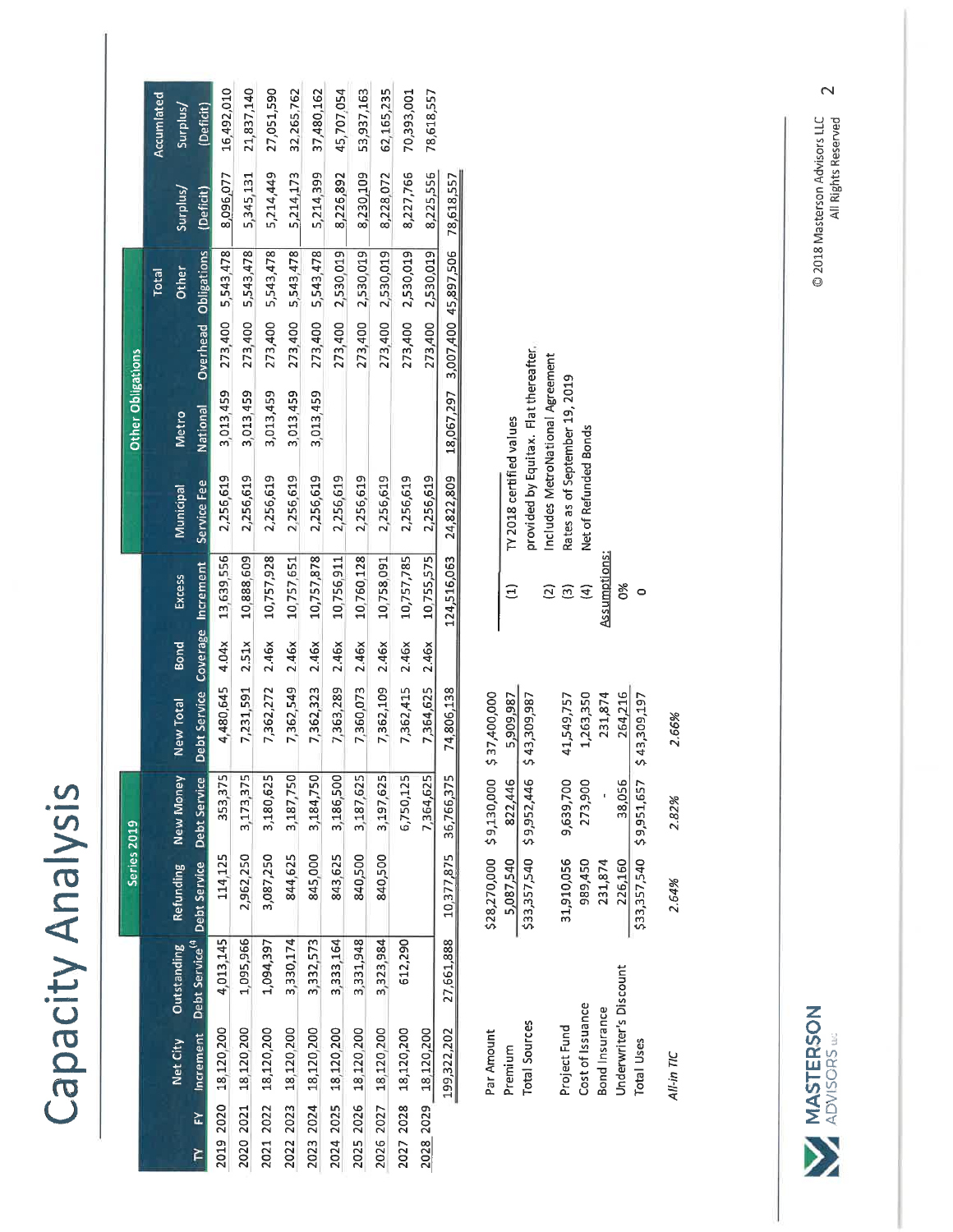Refunding Stats

| Total | ssued            | 9,130,000 \$ 37,400,000 | 5,909,987 | 33,357,540 \$ 9,952,446 \$ 43,309,987 | \$31,910,056 | 9,639,700 | 1,760,230     | 9,952,446 \$ 43,309,987 | % Savings | 2.28%       |                | 6.68%   |
|-------|------------------|-------------------------|-----------|---------------------------------------|--------------|-----------|---------------|-------------------------|-----------|-------------|----------------|---------|
|       | Refunding        |                         | 822,446   |                                       |              | 9,639,700 | 312,746       |                         | S Savings | 217,502     | 420,000        | 637,502 |
|       |                  |                         |           |                                       |              |           |               |                         |           |             |                |         |
|       | <b>New Money</b> | $$28,270,000$ \$        | 5,087,540 |                                       | \$31,910,056 |           | 1,447,484     | $$33,357,540$ \$        |           |             |                |         |
|       |                  | Par Amount              | Premium   | Total                                 | Project Fund | Escrow    | Issuance Cost | <b>Total</b>            |           | NPV Savings | Additional Par | Total   |

|                                | 55,000,000 | (27, 150, 000) | 9,550,000 | 37,400,000 | (28,270,000) | (9,130,000)      |          |
|--------------------------------|------------|----------------|-----------|------------|--------------|------------------|----------|
|                                |            |                |           |            |              |                  |          |
| <b>Authorized but Unissued</b> | Authorized | Outstanding    | Refunded  | Unissued   | New Money    | <b>Refunding</b> | Unissued |

| 6.68%     | 637,502   |   |
|-----------|-----------|---|
|           | 420,000   |   |
| 2.28%     | 217,502   | ภ |
| % Savings | \$Savings |   |

|      | <b>Prior Bonds</b> | <b>Refunding</b>            |                | Net Present   |  |
|------|--------------------|-----------------------------|----------------|---------------|--|
| ř    | Debt Service       | Debt Service                | <b>Savings</b> | Value Savings |  |
| 2020 | 179,401            | 114,125                     | 65,276         | 64,846        |  |
| 2021 | 3,095,659          | 2,962,250                   | 133,409        | 131,276       |  |
| 2022 | 3,092,374          | 3,087,250                   | 5,124          | 5,170         |  |
| 2023 | 848,984            | 844,625                     | 4,359          | 4,279         |  |
| 2024 | 847,028            | 845,000                     | 2,028          | 2,009         |  |
| 2025 | 844,152            | 843,625                     | 527            | 581           |  |
| 2026 | 845,264            | 840,500                     | 4,764          | 4,151         |  |
| 2027 | 845,272            | 840,500                     | 4,772          | 3,992         |  |
|      |                    | 10,598,134 \$ 10,377,875 \$ | 220,259 \$     | 216,304       |  |

### © 2018 Masterson Advisors LLC<br>All Rights Reserved



 $\infty$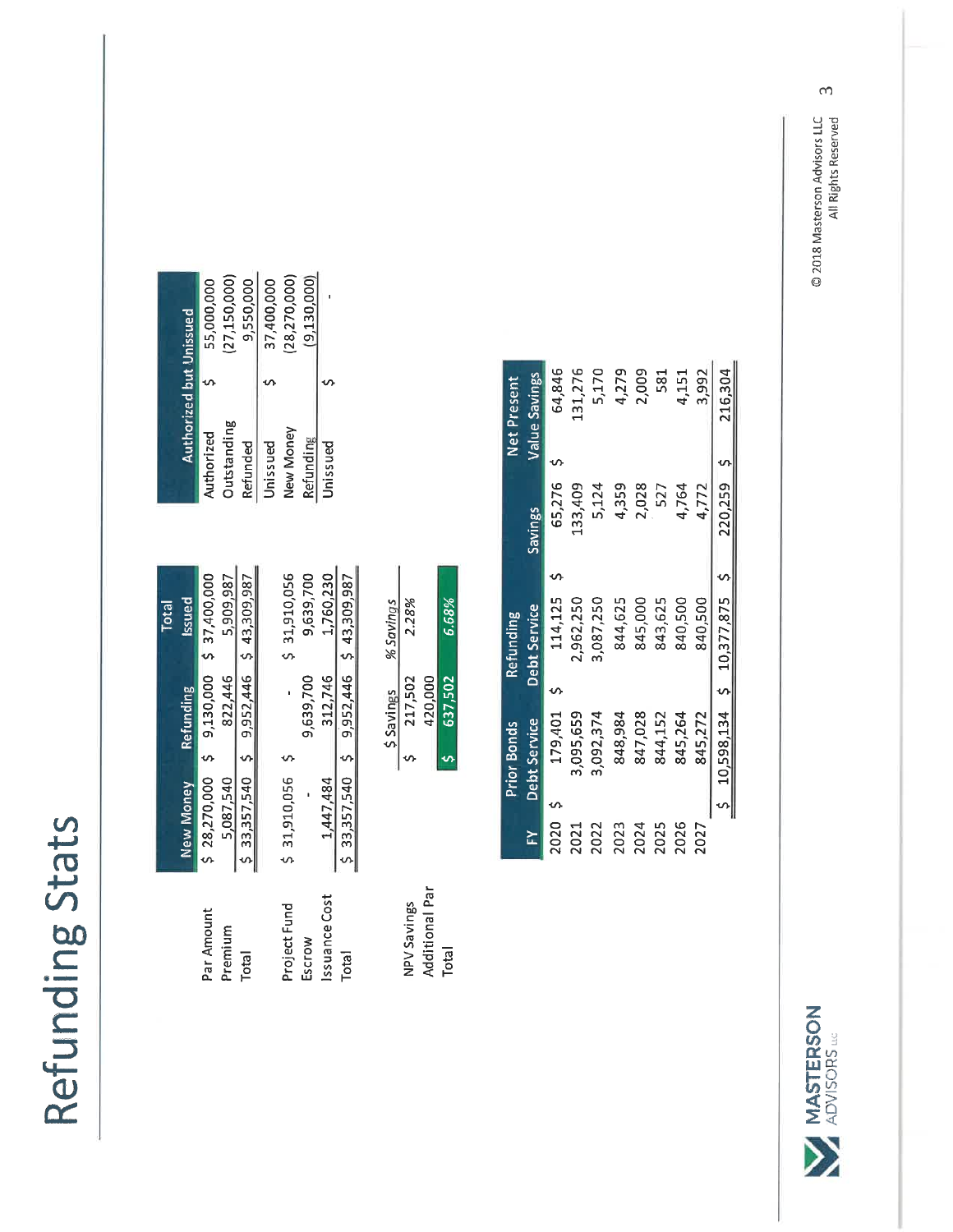### Timeline

| <b>Dec-19</b> |                | $\frac{5}{1}$ $\frac{M T W T h F S}{3 4 5 6 7}$                                                                                                                                                                                                                                                                                                                                                                     |                                                                    | 8 9 10 11 12 13 14<br>15 16 17 18 19 20 21<br>22 23 24 <mark>25</mark> 26 27 28 | 30 31                                                                                                                    |               |
|---------------|----------------|---------------------------------------------------------------------------------------------------------------------------------------------------------------------------------------------------------------------------------------------------------------------------------------------------------------------------------------------------------------------------------------------------------------------|--------------------------------------------------------------------|---------------------------------------------------------------------------------|--------------------------------------------------------------------------------------------------------------------------|---------------|
| Nov-19        | 5 M T W Th F S |                                                                                                                                                                                                                                                                                                                                                                                                                     |                                                                    |                                                                                 | 29<br>$\begin{array}{cccc} 3&4&5&6&7&8\\ 10&11&12&13&14&15&16\\ 17&18&19&20&21&22&23\\ 24&25&26&27&28&29&30 \end{array}$ | THoliday      |
| <b>Oct-19</b> |                | $\begin{array}{ c c c c c } \hline \text{S} & \text{M} & \text{T} & \text{W} & \text{Th} & \text{F} & \text{S} \\ \hline \text{S} & \text{1} & \text{2} & \text{3} & \text{4} & \text{5} \\ \hline \text{S} & \text{7} & \text{8} & \text{9} & \text{10} & \text{11} & \text{12} \\ \text{13} & \text{14} & \text{15} & \text{16} & \text{17} & \text{18} & \text{19} \\ \text{20} & \text{21} & \text{22} & \text$ |                                                                    |                                                                                 |                                                                                                                          | Board Meeting |
| $Step-19$     |                | $\begin{array}{c cccc}\n5 & \text{M} & \text{T} & \text{W} & \text{Th} & \text{F} & \text{S} \\ \hline\n1 & 2 & 3 & 4 & 5 & 6 & 7\n\end{array}$                                                                                                                                                                                                                                                                     | 8 9 10 11 12 13 14<br>15 16 17 18 19 20 21<br>22 23 24 25 26 27 28 |                                                                                 |                                                                                                                          |               |
|               |                |                                                                                                                                                                                                                                                                                                                                                                                                                     |                                                                    |                                                                                 | 29 30                                                                                                                    |               |

| Date         | Action                                                                                                  | Responsible Party |
|--------------|---------------------------------------------------------------------------------------------------------|-------------------|
| Tue - Sep 17 | » CIP Committee Meeting - Present Plan of Finance and Discuss Financing<br><b>Team and Underwriters</b> | <b>MCRA</b>       |
| Tue Sep 24   | » Board Meeting - Present Plan of Finance & Adopt Bond Resolution                                       | <b>MCRA</b>       |
| Wed-Oct2     | » Distribute 1st Draft of Bond Documents                                                                | δ                 |
| Wed-Oct9     | » Receive Comments to 1st Draft of Bond Documents                                                       | FWG               |
| Mon-Oct 14   | » Distribute 2nd Draft of Bond Documents to Working Group and Rating<br>Agency                          | ă                 |
| Mon - Oct 21 | » Receive Comments to 2nd Draft of Bond Documents                                                       | ENG               |
|              | Week of Oct 21 » Rating Call or Meeting                                                                 | MCRA, FA          |
| Wed-Oct 23   | » Provide Bond Documents for inclusion in Board Packets                                                 | £                 |
| Wed - Oct 30 | » Board Meeting - Approve the Preliminary Official Statement (POS) and<br>Trust Indenture               | <b>MCRA</b>       |
| Mon - Nov 4  | » Receive Rating                                                                                        | MCRA, FA          |
| Tue - Nov 5  | » Electronically Distribute Offering Documents                                                          | £                 |
| Tue - Nov 19 | » Pricing                                                                                               | <b>FWG</b>        |
| Tue - Dec 10 | » Closing                                                                                               | <b>FWG</b>        |

© 2018 Masterson Advisors LLC<br>All Rights Reserved

 $\overline{4}$ 

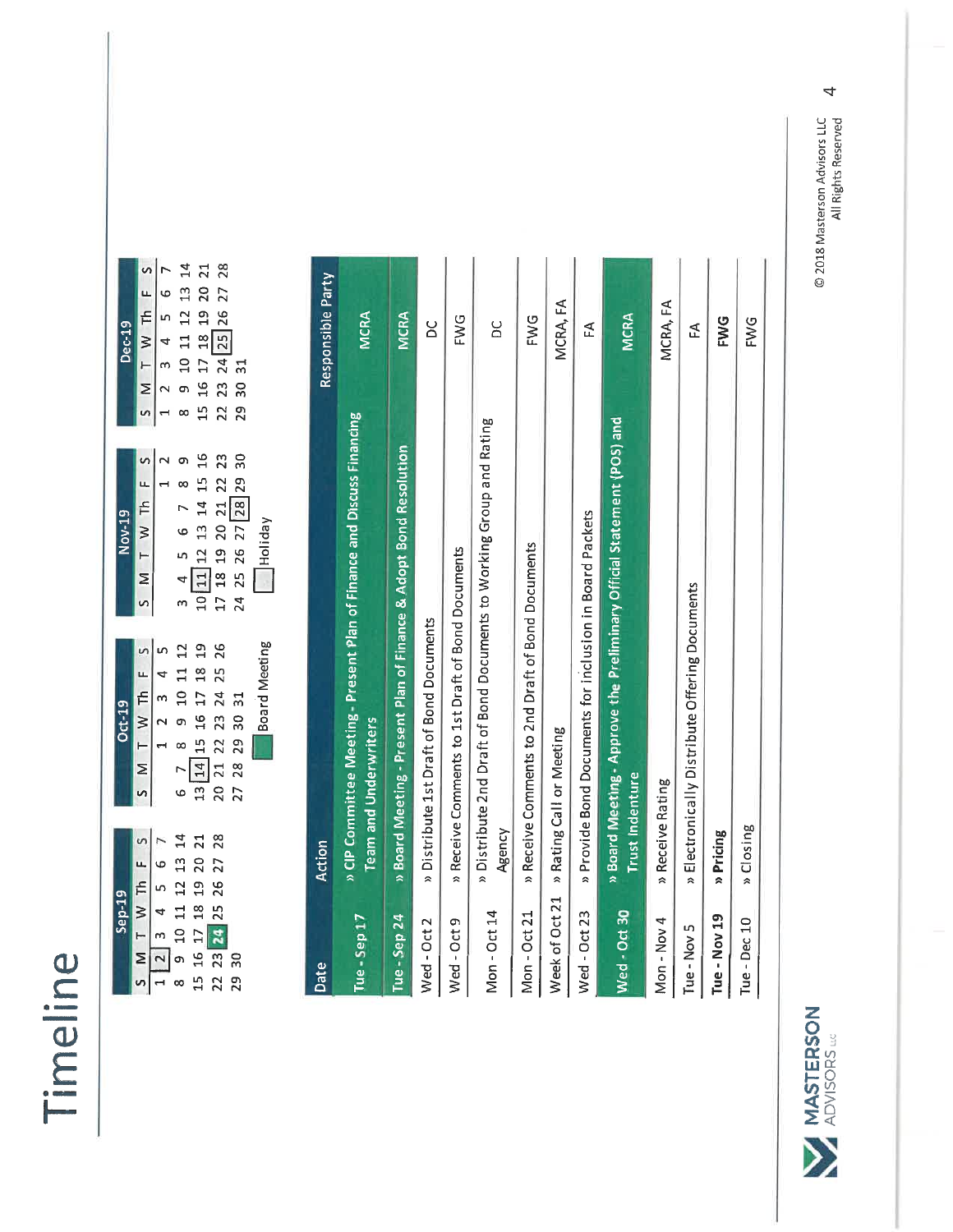| Disclosure Counsel       | conducts independent due diligence<br>Drafts preliminary official statement<br>disclosure in offering documents<br>to ensure complete and accurate<br>۰                                                                               | <b>Underwriters Counsel</b> | works toward accurate disclosure in<br>represents the underwriter and<br>the offering documents                                                                                                                            |
|--------------------------|---------------------------------------------------------------------------------------------------------------------------------------------------------------------------------------------------------------------------------------|-----------------------------|----------------------------------------------------------------------------------------------------------------------------------------------------------------------------------------------------------------------------|
| <b>Bond Counsel</b>      | Counsel retained by the issuer to give<br>Prepares bond documents with input<br>Provides legal opinion on the tax<br>legal opinions that the issuer is<br>authorized to issue the bonds<br>from financing team<br>status of the bonds | <b>Underwriters</b>         | municipal securities for resale; either<br>and may purchase the securities in a<br>group with other underwriters (an<br>Securities dealer which purchases<br>by competitive or negotiated sale,<br>underwriting syndicate) |
| <b>Financial Advisor</b> | Issuer's representative in and to the<br>Advises the issuer on all matters<br>Fiduciary duty to the issuer<br>regarding bond issuance<br>bond market                                                                                  |                             |                                                                                                                                                                                                                            |

© 2018 Masterson Advisors LLC<br>All Rights Reserved

 $\overline{5}$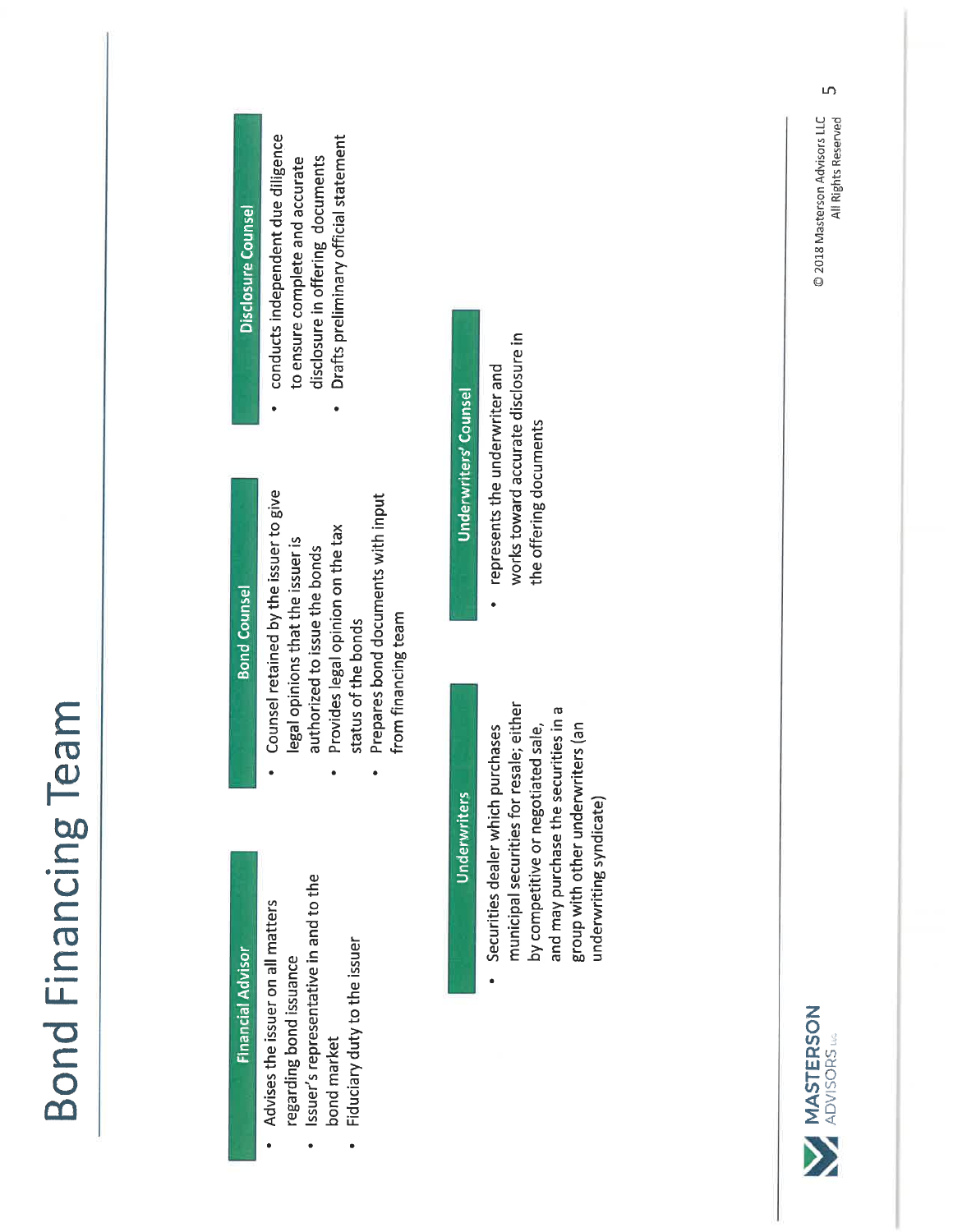Participants

**Financial Advisor** 

Masterson Advisors LLC

**Bond Counsel** 

Allen Boone Humphries Robinson

Disclosure Counsel

Norton Rose Fulbright

Underwriters

Wells Fargo - Senior Manager

UBS Securities

Stifel Nicolaus & Co.



 $\ddot{\circ}$ 

© 2018 Masterson Advisors LLC<br>All Rights Reserved